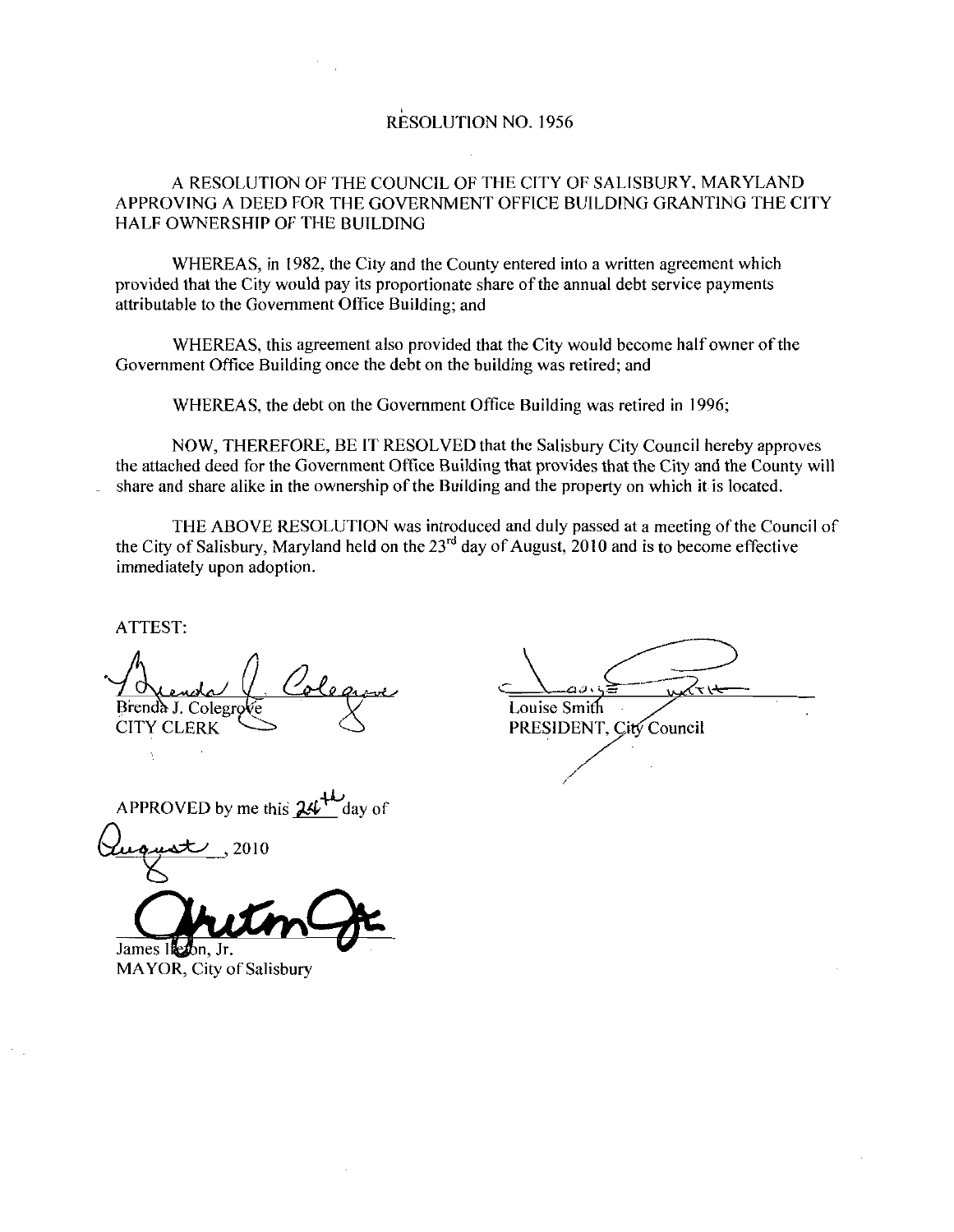$30303 - 176$ . D :

THIS DEED, made this day of in the year Two Thousand Seven, by WICOMICO COUNTY, MARYLAND, a body politic and corporate of the State of Maryland

#### W I T N E S S E T H

THAT FOR AND IN CONSIDERATION of the sum of One Dollar  $(91.00)$  and other good, valuable and sufficient considerations, receipt of which is hereby acknowledged, the said Wicomico County, Maryland, does hereby grant and convey unto WICOMICO COUNTY, MARYLAND, a body politic and corporate of the State of Maryland, its successors and assigns, and the CITY OF SALISBURY, a municipal corporation of the State of Maryland, its successors and assigns, as tenants in common, share and share alike, their respective successors and assigns, the following described property: ALL that parcel of land located in the Salisbury Election District of Wicomico County, Maryland, on the Southeasterly side of and binding upon East Church Street and the Easterly side of and binding upon North Division Street beginning for the same at <sup>a</sup> point at the Northeasterly corner of said property, said point being on the Southeasterly side of East Church Street; thence (1) South <sup>05</sup> degrees <sup>59</sup> minutes <sup>25</sup> seconds East for <sup>a</sup> distance of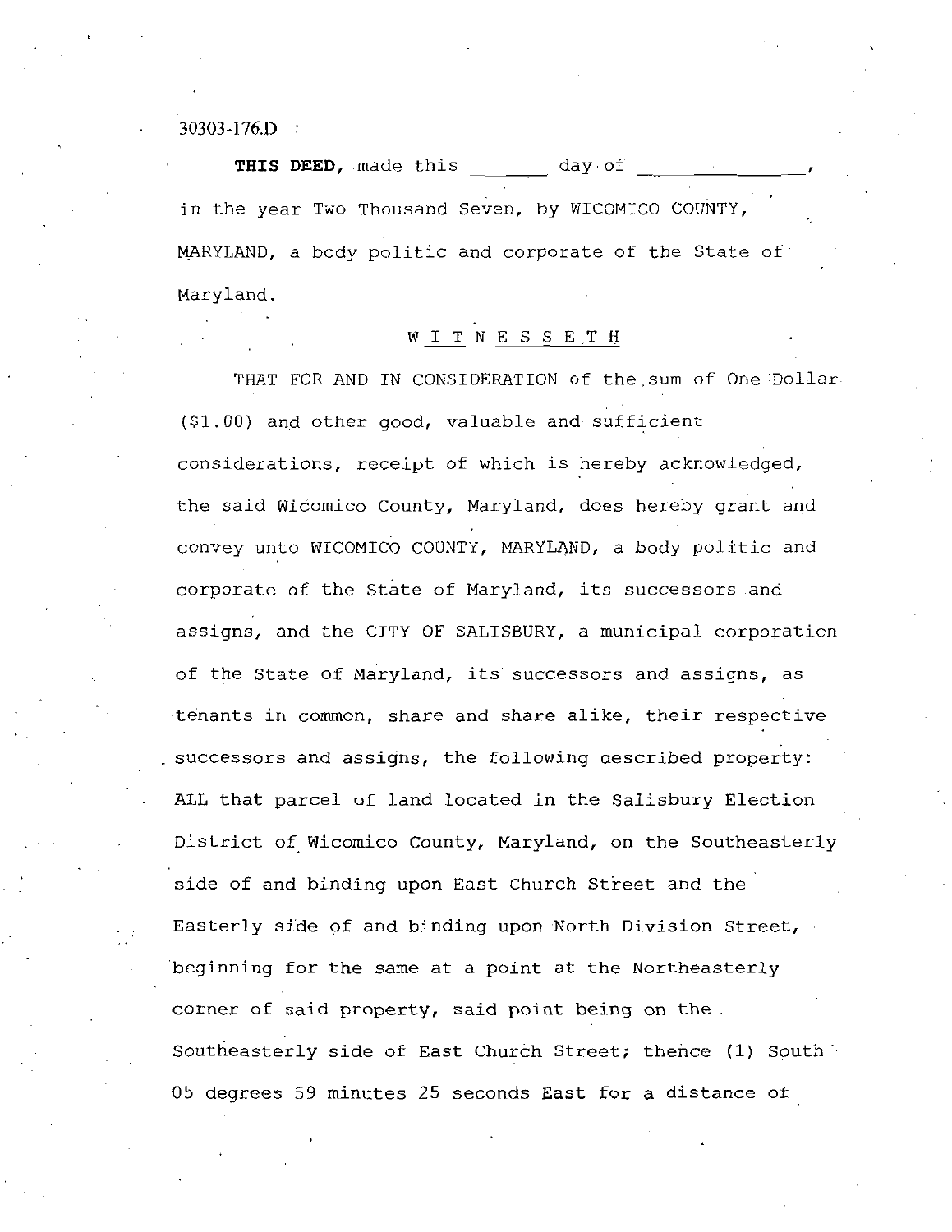# $30303 - 176 \text{ D}$

 $30303$ -176.D<br>236.00 feet to a point; thence (2) South 83 degrees 40 minutes 35 seconds West for a distance of  $160.97$  feet; thence (3) North 11 degrees 36 minutes 44 seconds East for a distance of 203.25 feet by and with the Easterly line of North Division Street to a point; thence  $(4)$  by and with a curve at the intersection of North Division Street and East Church Street having <sup>a</sup> radius of <sup>25</sup> feet and <sup>a</sup> length of 23.77 feet to a point on the Southerly line of East Church Street; thence (5) North 66 degrees 04 minutes 45 seconds East for a distance of 87.62 feet to the point of beginning; and being shown and designated as Parcel 821, containing  $27,806$  square feet; and being shown and designated on a plat entitled "Resubdivision of Parcels 821 & 822 for Wicomico County, Maryland," dated April 10, 2007, and recorded among the Plat Records of Wicomico County, Maryland, in Plat Cabinet M.S.B. No. (a) Folio : AND BEING part of the same land conveyed unto Wicomico County, by the following deeds

(1) by Handy Fooks, et al. to Wicomico County, Maryland, dated May 4, 1874, and recorded among the Land Maryland, dated May 4, 1874, and recorded among the Land<br>Records of Wicomico County, Maryland, in Liber S.P.T. No. 1, Folio 103;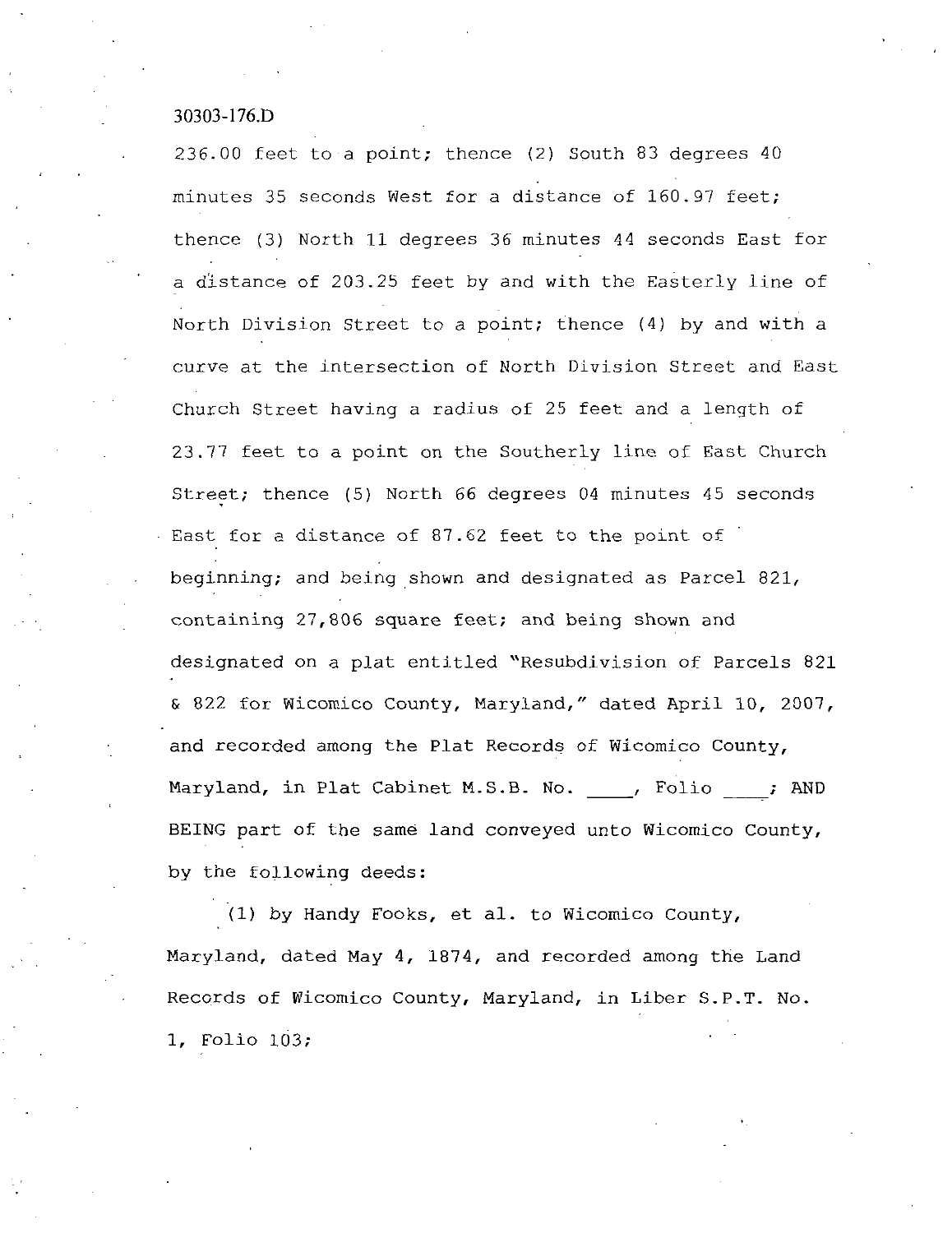$30303 - 176 \text{ D}$ <br>(2) b (2) by Vernon H. Powell and Emma A. Powell to Wicomico County, Maryland, dated June  $25/1973$ , and recorded among 10303-176.<br>
(2) by Vernon H. Powell and Emma A. Powell to Wicomico<br>
County, Maryland, dated June 25, 1973, and recorded among<br>
the aforesaid Land Records in Liber J.W.T.S. No. 794, Folio<br>
336; 336:

(3) by Paul H. Scott and Mamie V. Scott to Wicomico County, Maryland, dated June 21, 1973, and recorded among (3) by Paul H. Scott and Mamie V. Scott to Wicomico<br>County, Maryland, dated June 21, 1973, and recorded among<br>the aforesaid Land Records in Liber J.W.T.S. No. 794, Folio<br>338; 338

(4) by Amy Elizabeth Waller, Personal Representative of the Estate of Reuben J. Waller and J. Edward Waller to Wicomico County, Maryland, and recorded among the aforesaid (4) by Amy Elizabeth Waller, Personal Represe<br>of the Estate of Reuben J. Waller and J. Edward Wa<br>Wicomico County, Maryland, and recorded among the<br>Land Records in Liber J.W.T.S. No. 794, Folio 340;<br>(5) by Richard H. Hodgso of the Estate of Reuben J. Waller<br>Wicomico County, Maryland, and rec<br>Land Records in Liber J.W.T.S. No.<br>(5) by Richard H. Hodgson, et<br>Maryland, and recorded among the a<br>Liber J.W.T.S. No. 795, Folio 575;<br>(6) by Catherine A

 $(5)$  by Richard H. Hodgson, et al. to Wicomico County, Maryland, and recorded among the aforesaid Land Records in

(6) by Catherine A. Hodgson to Wicomico County, Maryland, and recorded among the aforesaid Land Records in Liber J.W.T.S. No. 795, Folio 575;<br>
(6) by Catherine A. Hodgson t<br>
Maryland, and recorded among the a<br>
Liber J.W.T.S. No. 795, Folio 578;<br>
(7) by the City of Salisbury

Liber J.W.T.S. No. 795, Folio 578;<br>(7) by the City of Salisbury to Wicomico County, Maryland, dated September 18, 1973, and recorded among the Liber J.W.T.S. No. 795, Folio 578;<br>
(7) by the City of Salisbury to Wicomico County,<br>
Maryland, dated September 18, 1973, and recorded among the<br>
aforesaid Land Records in Liber J.W.T.S. No. 804, Folio 40;<br>
and and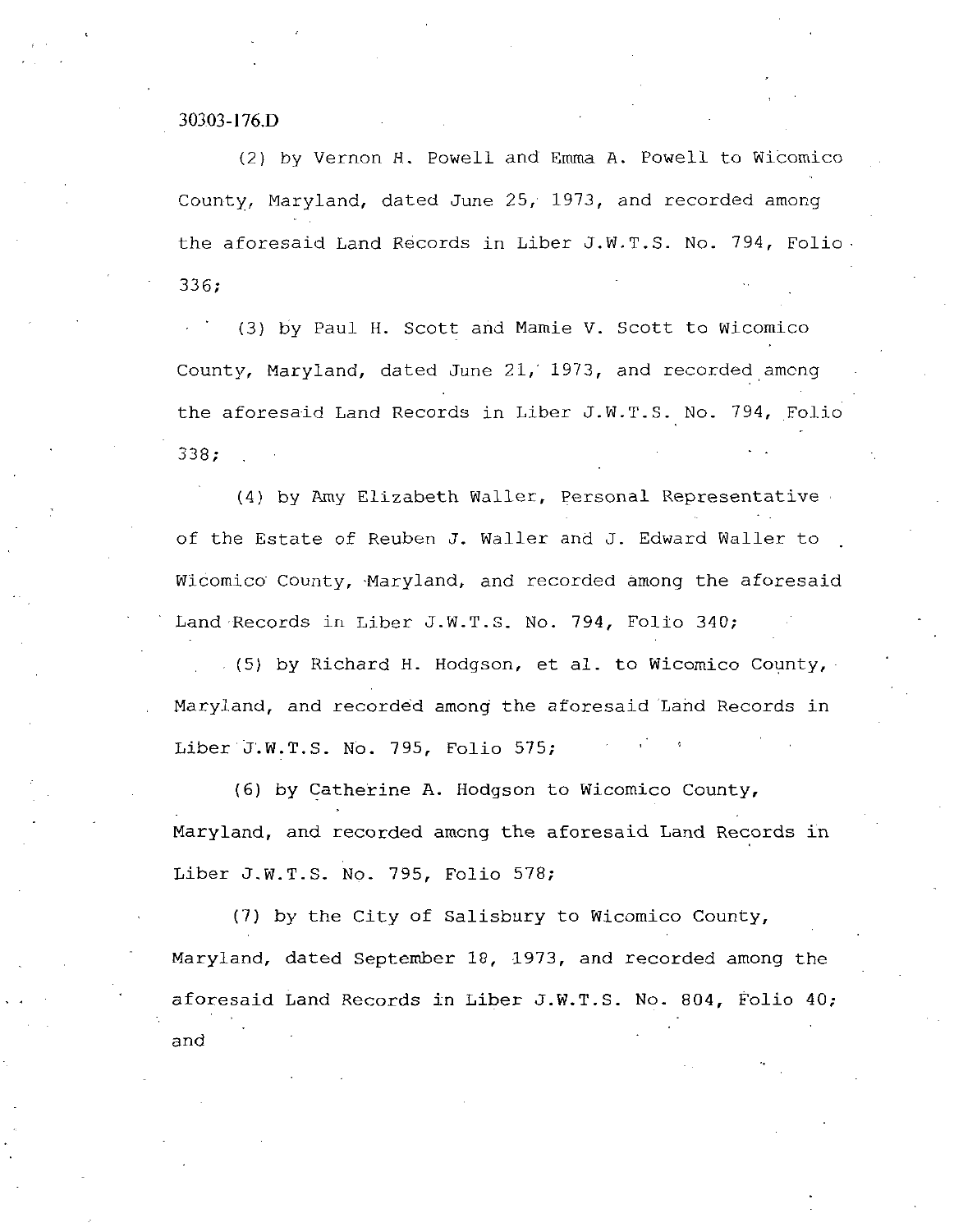#### 30303-176.D

8 by inquisition filed in the Circuit Court for Wicomico County, Maryland, in Case No. 10,586, Wicomico County, Maryland v. City of Salisbury, and recorded among

the aforesaid Land Records in Liber No. 973, Folio 277.<br>SUBJECT, NEVERTHELESS, to a permanent and perpetual easement retained by Wicomico County, Maryland, Grantor, for access and construction of an addition to the Government Office Building within the "Hatched Area" adjacent to <sup>a</sup> portion of the Northeast side of the Government Office Building as more fully shown and designated on the plat entitled "Resubdivision of Parcels 821 & 822 for Wicomico County, Maryland," referred to above

REFERENCE to the aforesaid deed and plat and all prior deeds to and plats of the above property is hereby made for <sup>a</sup> more definite description of the property hereby granted and conveyed, or for any other purpose, to the same extent as though herein more fully set forth.

TOGETHER WITH the buildings and improvements thereon and all the rights, ways, privileges and appurtenances to the same belonging or in anywise appertaining.

TO HAVE AND TO HOLD the above described property unto the said WICOMICO COUNTY, MARYLAND, a body politic and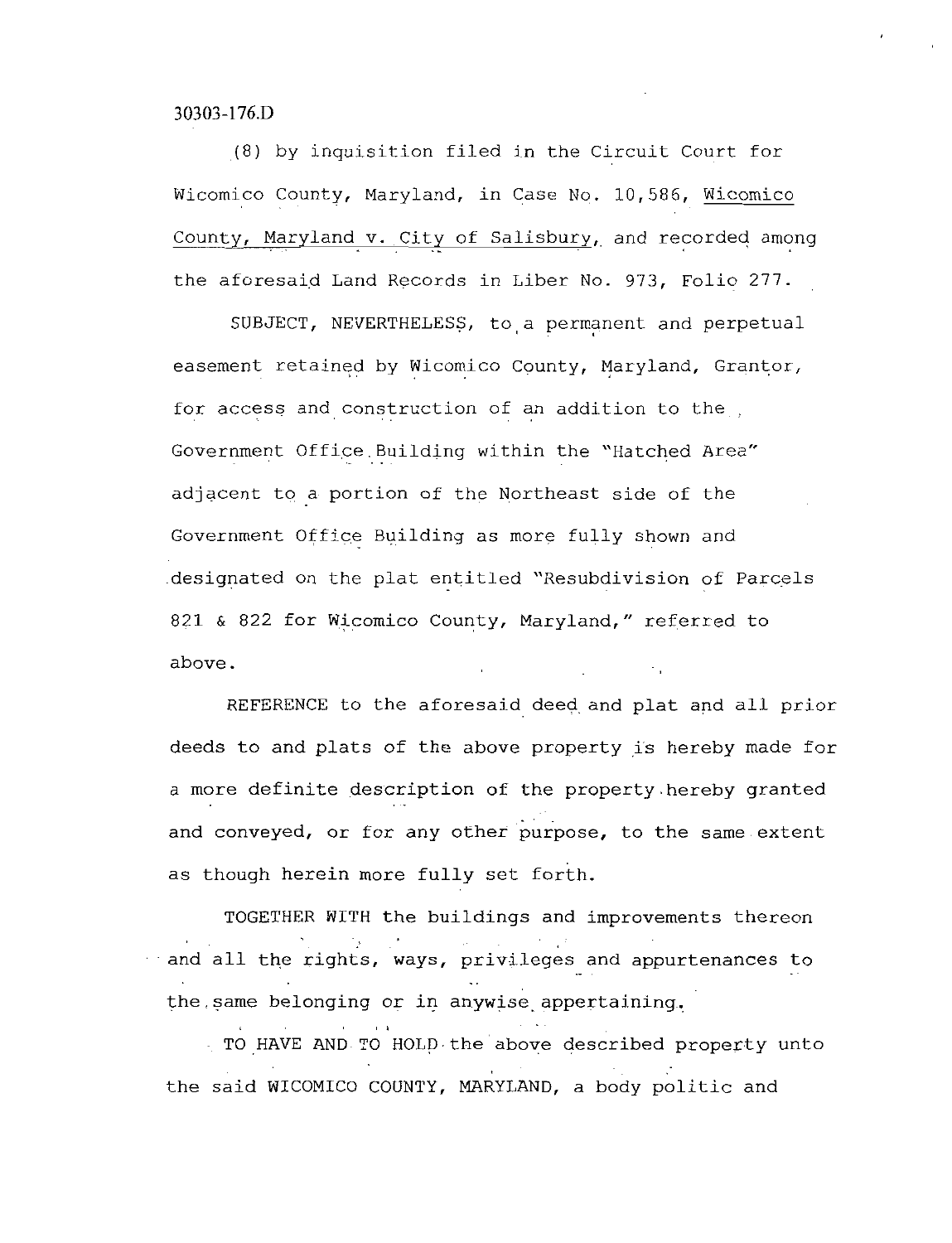30303-176.D

corporate of the State of Maryland, its successors and assigns, and the CITY OF SALISBURY, a municipal corporation of the State of Maryland, its successors and assigns, as tenants in common, share and share alike, their respective successors and assigns, forever in fee simple.

AND the said Wicomico County, Maryland, a body politic and corporate as aforesaid, does hereby covenant that it will warrant specially the property hereby granted and conveyed, and that it will execute such other and further assurances of the same as may be requisite.

AS WITNESS the corporate seal of the said Wicomico County, Maryland, and the signatures of its proper officers, the day and year first above written. ATTEST: WICOMICO COUNTY, MARYLAND

 $\mathbf{B}\mathbf{y}$  (SEAL)

Richard M. Pollitt, Jr., Wicomico County

Executive

STATE OF MARYLAND, COUNTY OF WICOMICO, TO WIT:

I HEREBY CERTIFY that on this \_\_\_\_ day of 2008, before me, the subscriber, a Notary Public for the state and county aforesaid, personally appeared Richard M.<br>Pollitt, Jr., Wicomico County Executive, and that he, as Pollitt, Jr., Wicomico County Executive, and that he, as such County Executive, being authorized so to do, executed the foregoing deed for the purposes therein contained.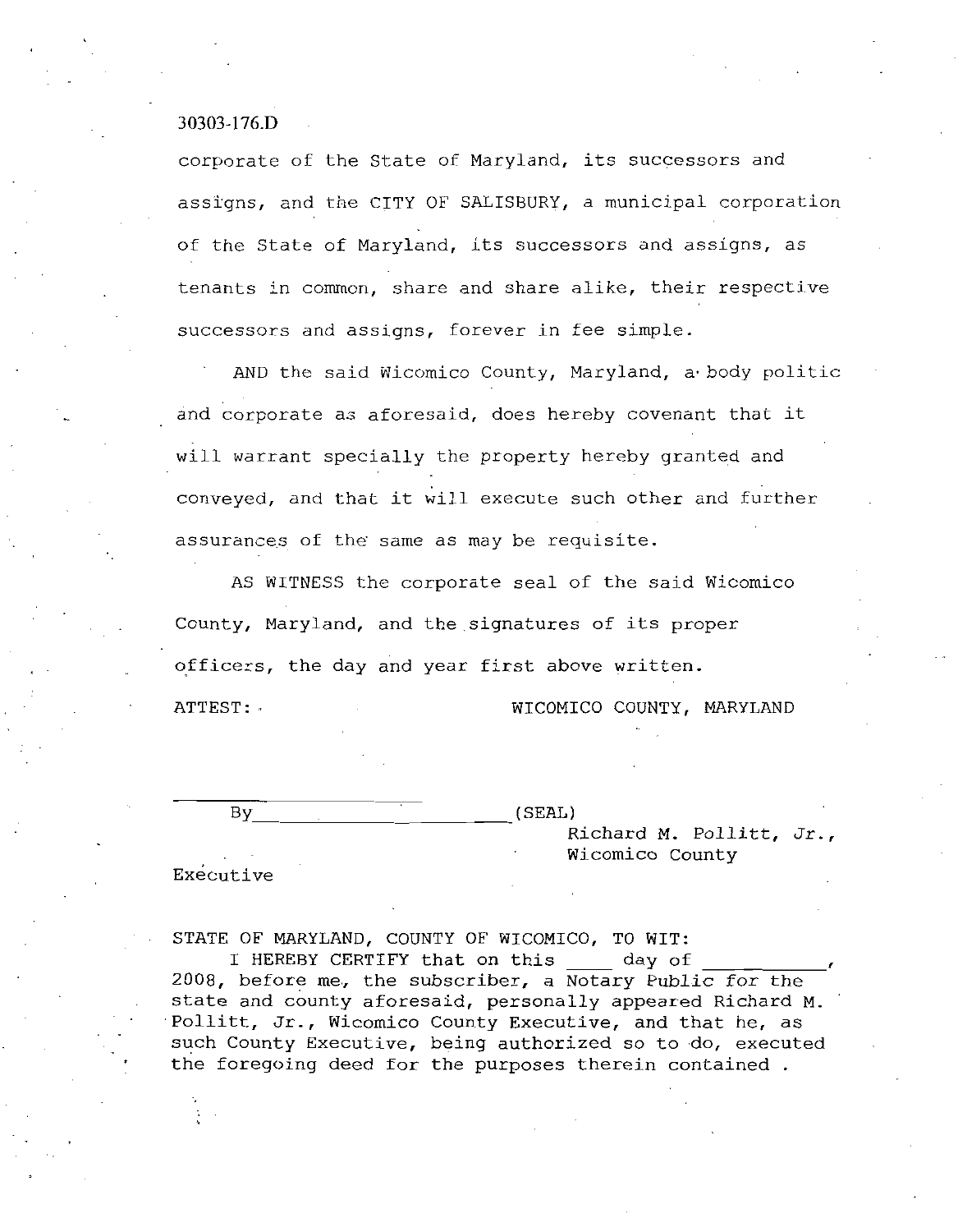#### 30303 176D

AS WITNESS my hand and Notarial Seal.

Notary Public

My Commission Expires

I HEREBY CERTIFY that I am an attorney admitted to practice before the Court of Appeals of Maryland, and that the aforegoing instrument was prepared under my supervision.

Paul D. Wilber, Esquire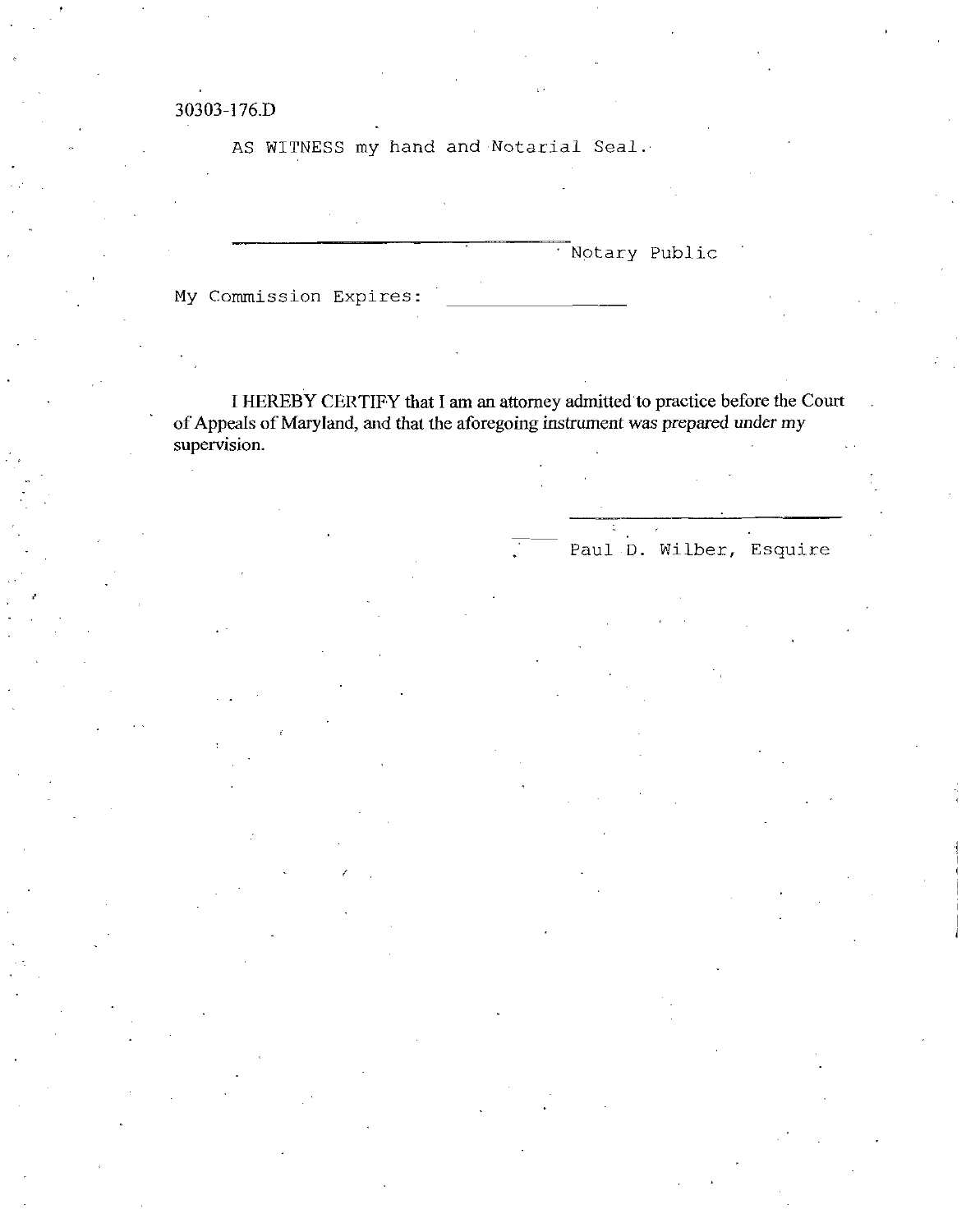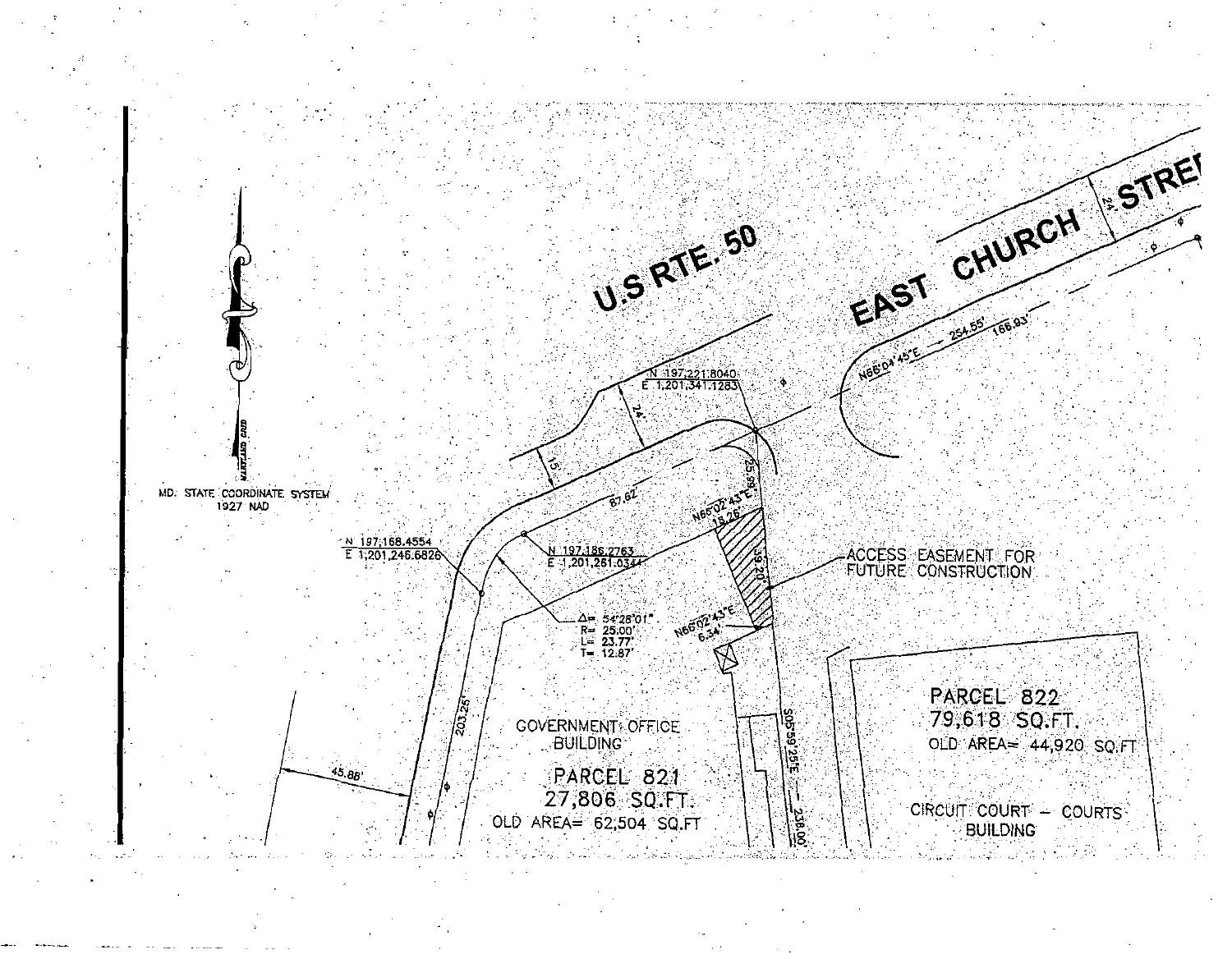#### INTER

## $\overline{\overline{\phantom{M}}_{\phantom{M}}\text{OFFICE}}$   $\overline{\phantom{M}}$   $\overline{\phantom{M}}$   $\overline{\phantom{M}}$   $\overline{\phantom{M}}$   $\overline{\phantom{M}}$   $\overline{\phantom{M}}$   $\overline{\phantom{M}}$   $\overline{\phantom{M}}$   $\overline{\phantom{M}}$   $\overline{\phantom{M}}$   $\overline{\phantom{M}}$   $\overline{\phantom{M}}$   $\overline{\phantom{M}}$   $\overline{\phantom{M}}$   $\overline{\phantom{M}}$   $\overline{\phantom{M}}$

### Office of the Mayor

To: City Council From: John R. Pick  $\mathcal G$ Subject: Government Office Building Deed **Date:** August 17, 2010

We are requesting that Council adopt the attached resolution approving the attached deed for the Government Office Building (GOB). This deed grants half ownership to the City of the GOB and completes the arrangement that was made between the City and the County when the building was being planned. At your work session on August 2, 2010, Council by consensus approved moving forward with this deed The Management Agreement for this building which has been under development for <sup>a</sup> number of years, is still being reviewed by the County Council.

By way of background, in 1982, the City and County entered into a written agreement, a copy of which is attached, that provided that the Government Office Building would originally be titled to the County and that the County would finance its construction The City agreed to pay <sup>a</sup> proportionate share of the annual debt service payments on the building. Once the debt was paid off, the City was to become part owner of the building. The debt was finally paid off in 1996.

Attached are copies of the deed as well as <sup>a</sup> plat of the property

cc: Mayor Ireton Lore' Chambers Pam Oland Paul Wilber Brenda Colcgrove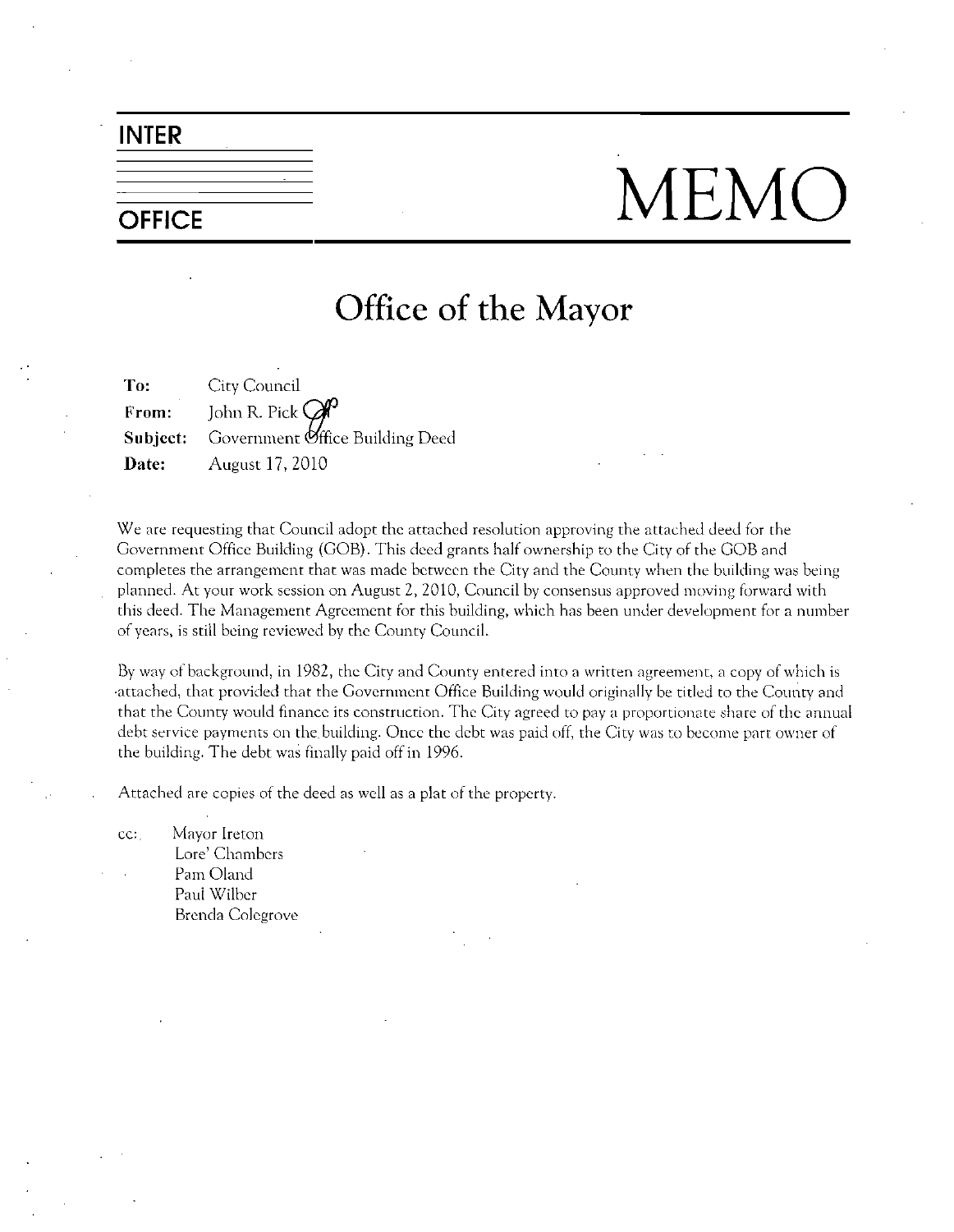THIS AGREEMEMT, Made this  $\mathcal{B}D^{TM}$  day of April, 1982, between Wicomico County, Maryland, a municipal corporation, of the State of Maryland, (hereinafter called the Landlord), and The City of Salisbury, a municipal corporation of the State of Maryland, (hereinafter called the Tenant).

WHEREAS. the Landlord and Tenant, have previously entered into an oral lease and option for the hereinafter described premises, and

WHEREAS, The Landlord and Tenant now deem it desirable to reduce their oral agreement to writing.

NOW, THEREFORE, THIS AGREEMENT OF LEASE AND OPTION, WITNESSETH:

That the Landlord does hereby lease unto the Tenant all the following described property: That portion of the joint government building located on the Easterly side of and binding upon North Divis ion Street, and the Southerly side of and binding upon U.S. 50, currently occupied by the Tenant, and containing a gross area of  $22,032$  square feet, as more particularly indicated in the four-page Exhibit, attached hereto and made a part hereof.

TO HAVE AND TO HOLD the same unto the said Tenant for and during the term of twenty  $(20)$  years, beginning on the first day of March, 1976, the term of twenty (20) years, beginning on the first day of March, 1976,<br>and ending on the last day of February, 1996, AT AND FOR THE ANNUAL RENTAL<br>THEREFOR, DURING THE TERM AFORESAID, OF \$100,610.00 per year, together THEREFOR, DURING THE TERM AFORESAID, OF \$100,610.00 per year, together<br>with an additional annual payment equal to 46.57 per cent of the annual operating cost, all as more particularly indicated in the four-page Exhibit attached hereto and made a part hereof.

AND at the end of said twenty-year period, the Lease shall terminate, and Landlord does hereby agree to sell unto the Tenant, an un-<br>divided one-half (1/2) interest in and to said premises, improvements, equipment, and real property, known as the Joint Government Building. divided one-half (1/2) interest in and to said premises, improvements,<br>equipment, and real property, known as the Joint Government Building,<br>at and for the consideration of One Dollar (\$1.00), evidenced by a Wicomico County form deed of good and mercantable fee simple title, free of mico County form deed of good and mercantable fee simple title, free of<br>liens and encumbrances, except as specified herein; but subject however mico county form deed of good and mercantable ree simple title, free of<br>liens and encumbrances, except as specified herein; but subject however<br>to all applicable restrictions, easements, laws, ordinances, regulations,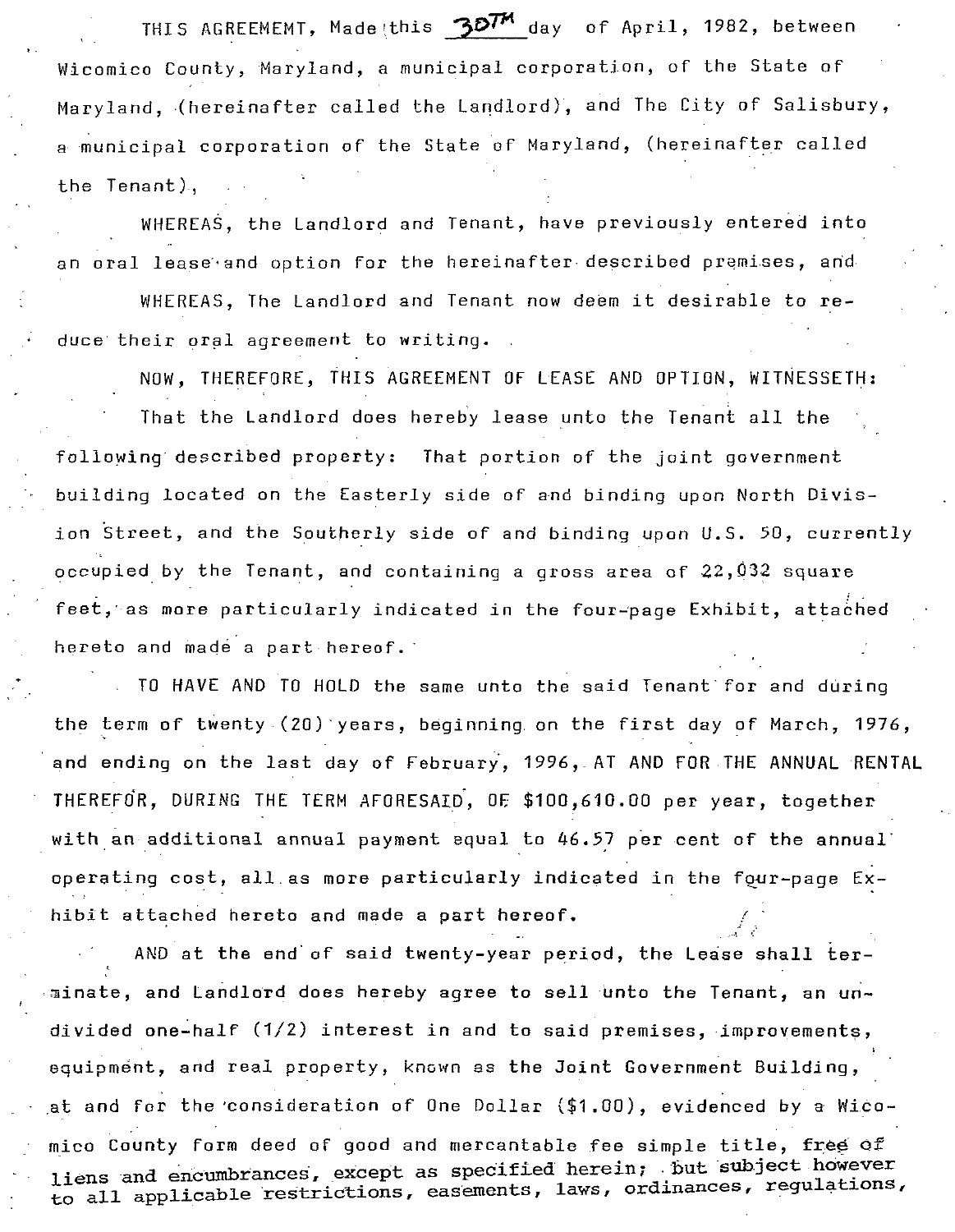charges, taxes and assessments, if any, which said Deed shall ... be prepared at the expense of the tenant.

Nothing in this Agreement is intended to change the percentage of usage, and such usage, even after the aforesaid conveyance will continue the same; i.e. 46.57% to be used by the City and 53.43% to be used by the County: however, the City shall, thereafter, pay 50% of the annual operating cost of the premises.

AS WITNESS the due execution hereof, the day and year first be-

fore written.

ATTEST:

Wicomico County, Maryland By  $(SEAL)$ 

By  $(SEAL)$ 

STATE OF MARYLAND. WICOMICO COUNTY, to-wit:

I HEREST CERTIFY, that on this 27th day of may 1982, before me, the subscriber, a Notary Public of the State of Maryland, in and for Wicomico County aforesaid, personally appeared W. Paul Martin , of The City of Mayor Salisbury, and acknowledged the aforegoing Agreement to be the Corporate Act of The City of Salisbury.

AS WITNESS my hand and Notarial Seal.

Key A Che

STATE OF MARYLAND, WICOMICS COUNTY, to-wit:

I HERESY CERTIFY, that on this  $19^{\circ}$  day of  $24$  all  $4$ 1982 before me, the subscriber, a Notary Public of the State of Maryland, in and for Wicchico County, aforesaid, personally appeared  $\mathcal{W}$ ,  $\mathcal{Y}$ , they deut ; of Wicomico County Maryland, and acknowledged the aforegoing Agreement to be the Corporate act of Wicomics County, Maryland.

AS WITNESS my hand and Notarial Seal.

NOTARY alber <sup>2</sup> Call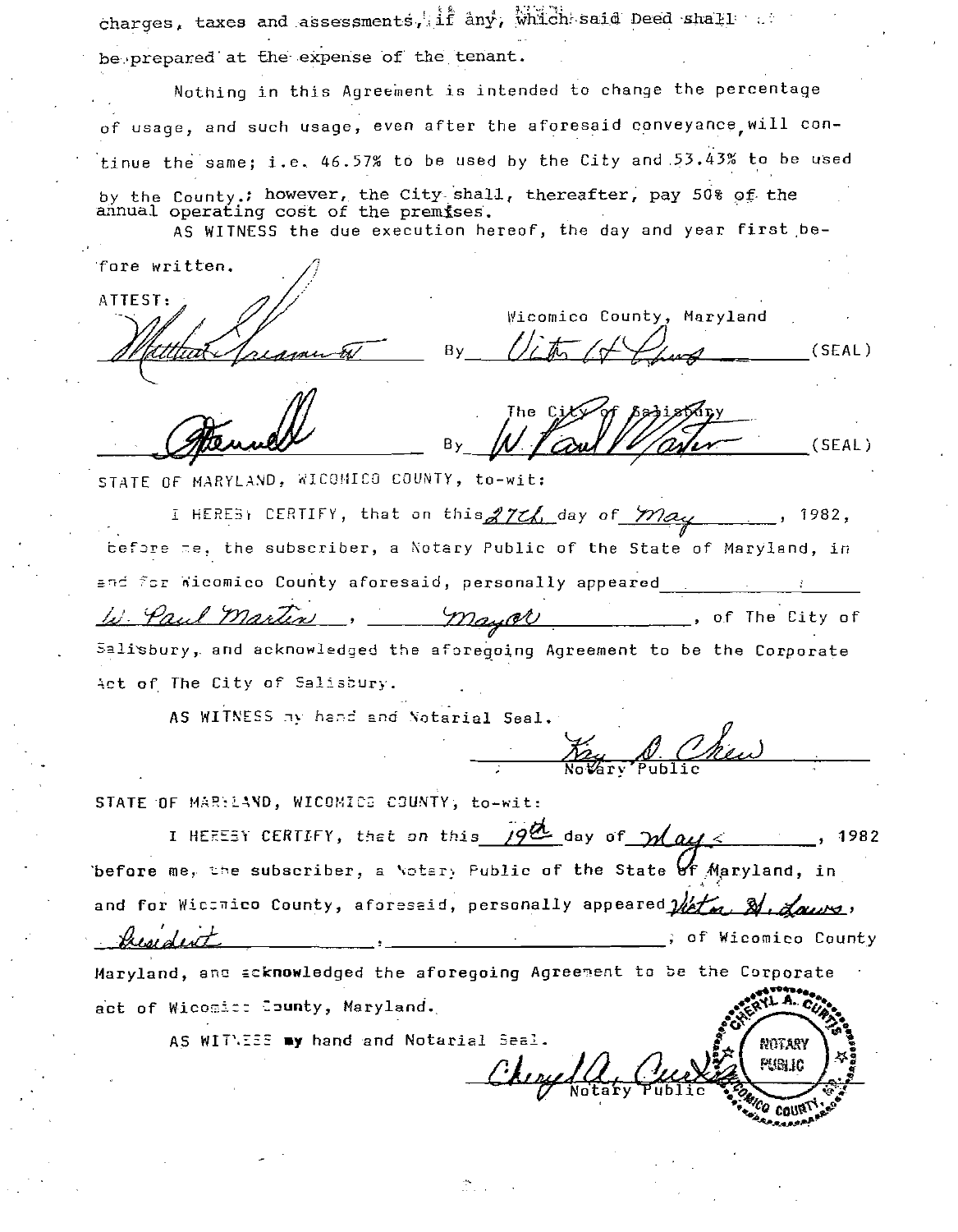| COVERNMENT OFFICE BUILDING                                                      | ドミ                                    |  |  |
|---------------------------------------------------------------------------------|---------------------------------------|--|--|
| Construction Documents Phase - Area Analysis                                    |                                       |  |  |
| February 16, 1976                                                               |                                       |  |  |
| Gross Area<br>Full Basement                                                     | 12,152                                |  |  |
| First Floor<br>Second Floor<br>Third Floor                                      | 11,864<br>11,649<br>11,649            |  |  |
|                                                                                 | 47,314                                |  |  |
| Net Assigned Area - $32,777$ (69%)<br>Building Core Area - $14,537$ (31%)       |                                       |  |  |
| Detailed Breakdown                                                              |                                       |  |  |
| County Departments<br>Administrative Director<br>*Finance                       | 2,641<br>3,102                        |  |  |
| Assessments & Taxation<br>Public Works                                          | 2,416<br><u>1,750</u>                 |  |  |
|                                                                                 | 9,909                                 |  |  |
| City Departments<br>Executive                                                   | 1,050                                 |  |  |
| **Finance<br>Purchasing<br>Public Works<br>Bureau of Inspections                | 1,690<br>875<br>3,079<br><u>1,225</u> |  |  |
| County/City Combined Use<br>Planning & Zoning                                   | 7,919<br>2,100                        |  |  |
| Council Chambers<br>Conference Rooms                                            | 1,325<br>563                          |  |  |
| Central Reproduction<br>Meeting Room 128<br>Kitchen & Private Toilets           | 400<br>700<br>$-69$                   |  |  |
| Common Use<br>Public Lobby                                                      | 5,157<br>2,315                        |  |  |
| Lounge<br>***Custodian/Maintenance                                              | 650<br>464                            |  |  |
| Telephone Room<br>Record Storage<br>Central Storage<br>Unassigned Surplus Space | 177<br>1,005<br>352<br>4,829          |  |  |

\*Includes total area of Accts. Machine Room & Storage & one-half of vault area \*Includes total area of Accts. Max.<br>\*\*Includes one-half of vault area

xxxIncludes Custodian Storage B03, Toilet B08 & Locker Room B14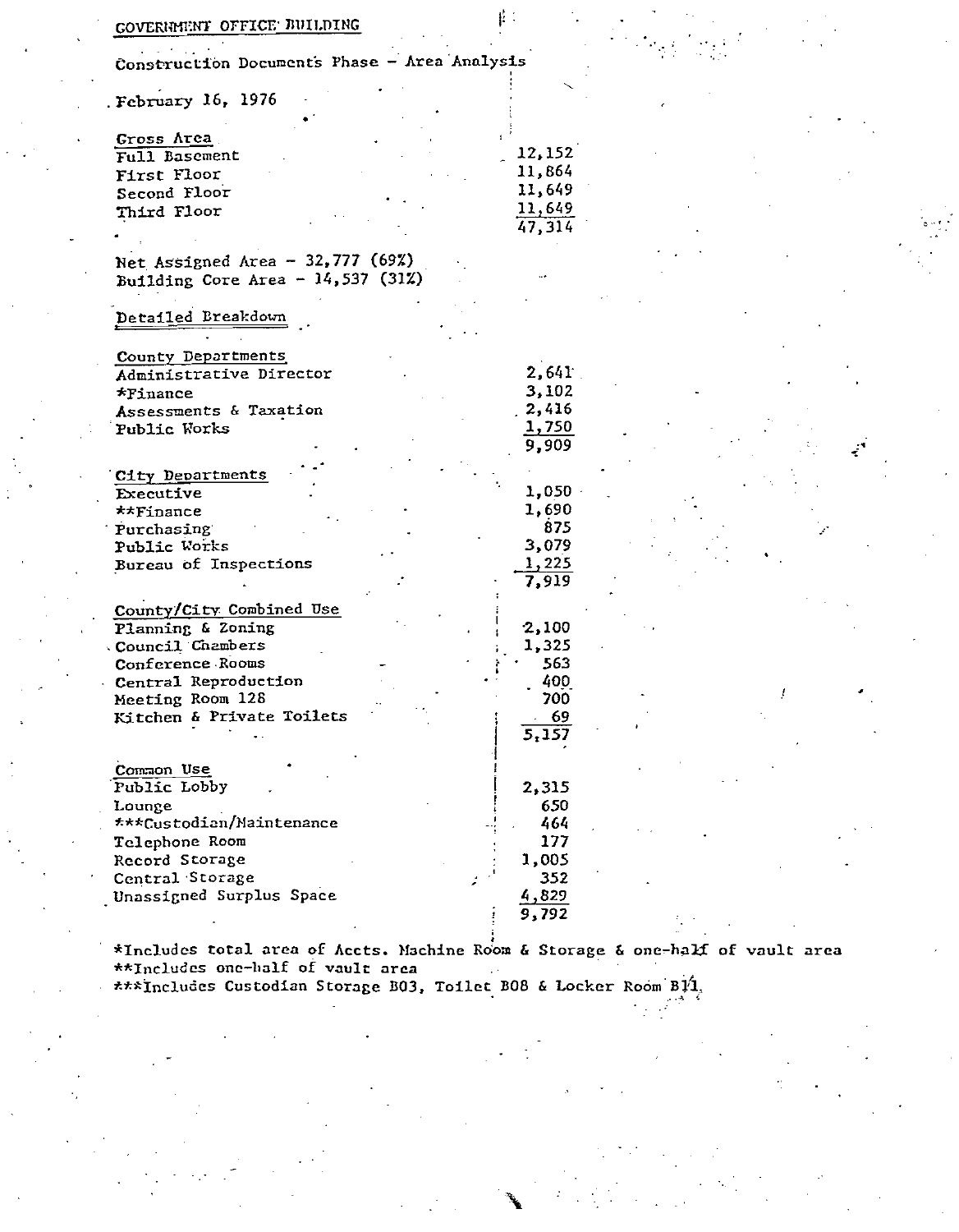DALIS CLOUGHLAND CONFORME

 $\ddot{\phantom{0}}$ 

ÿ  $\alpha^2$ 

11  $\frac{1}{2}$  ,  $\frac{1}{2}$ 

|                                                                                                                                                                                                                                                                                                                                                                                  |                   | Surfinant of Lesse Costs To City       |      |         |                           |  |              |  |                                             |          |                                                                                                     |
|----------------------------------------------------------------------------------------------------------------------------------------------------------------------------------------------------------------------------------------------------------------------------------------------------------------------------------------------------------------------------------|-------------------|----------------------------------------|------|---------|---------------------------|--|--------------|--|---------------------------------------------|----------|-----------------------------------------------------------------------------------------------------|
|                                                                                                                                                                                                                                                                                                                                                                                  |                   |                                        |      |         | 25/25 Mac 23, 476         |  |              |  |                                             |          |                                                                                                     |
|                                                                                                                                                                                                                                                                                                                                                                                  |                   |                                        |      |         |                           |  |              |  |                                             |          |                                                                                                     |
|                                                                                                                                                                                                                                                                                                                                                                                  |                   |                                        |      |         | $S_{10272}$               |  |              |  | String11                                    |          |                                                                                                     |
|                                                                                                                                                                                                                                                                                                                                                                                  |                   |                                        |      |         |                           |  |              |  | $ C - c $ $\mathbb{C}$ $\circ$ $\downarrow$ |          |                                                                                                     |
|                                                                                                                                                                                                                                                                                                                                                                                  |                   |                                        |      |         | $ C_1 $ $ C_2 $ $ C_1 $   |  |              |  |                                             |          |                                                                                                     |
|                                                                                                                                                                                                                                                                                                                                                                                  |                   |                                        |      |         | $P_{AETK}$ $MTE$          |  |              |  | PARACOPATE                                  |          |                                                                                                     |
|                                                                                                                                                                                                                                                                                                                                                                                  |                   |                                        | N 12 |         | <u>U. Lleccol Farlace</u> |  |              |  |                                             |          | <u>المالي مفددة كاحمايين</u>                                                                        |
|                                                                                                                                                                                                                                                                                                                                                                                  |                   |                                        |      |         | اد-ایمه                   |  |              |  |                                             | - A-C 센스 |                                                                                                     |
|                                                                                                                                                                                                                                                                                                                                                                                  |                   |                                        |      |         |                           |  |              |  |                                             |          |                                                                                                     |
|                                                                                                                                                                                                                                                                                                                                                                                  |                   |                                        |      |         |                           |  |              |  |                                             |          |                                                                                                     |
|                                                                                                                                                                                                                                                                                                                                                                                  |                   |                                        |      | 15752   |                           |  | 10102        |  | $15$ $45$                                   |          | $20$ $\frac{1}{2}$                                                                                  |
|                                                                                                                                                                                                                                                                                                                                                                                  |                   |                                        |      | _ LedS∈ |                           |  | <u>Ldess</u> |  | स्केट≅                                      |          | <u> Laks</u>                                                                                        |
|                                                                                                                                                                                                                                                                                                                                                                                  |                   |                                        |      |         |                           |  |              |  |                                             |          |                                                                                                     |
|                                                                                                                                                                                                                                                                                                                                                                                  |                   |                                        |      |         |                           |  |              |  |                                             |          |                                                                                                     |
| 1575 Since OF Copi of FONDING                                                                                                                                                                                                                                                                                                                                                    |                   |                                        |      |         |                           |  |              |  |                                             |          | יכיד דודן נ                                                                                         |
| $1. P_{\text{out}}$ $1. P_{\text{out}}$ $1. P_{\text{out}}$ $1. P_{\text{out}}$ $1. P_{\text{out}}$ $1. P_{\text{out}}$ $1. P_{\text{out}}$ $1. P_{\text{out}}$ $1. P_{\text{out}}$ $1. P_{\text{out}}$ $1. P_{\text{out}}$ $1. P_{\text{out}}$ $1. P_{\text{out}}$ $1. P_{\text{out}}$ $1. P_{\text{out}}$ $1. P_{\text{out}}$ $1. P_{\text{out}}$ $1. P_{\text{out}}$ $1. P_{$ |                   |                                        |      |         |                           |  |              |  | 1717 702 -                                  |          |                                                                                                     |
| Anning Cost - Sintect  1. 51911- 2:2205-                                                                                                                                                                                                                                                                                                                                         |                   |                                        |      |         |                           |  |              |  | JE 373.- }                                  |          | 294501                                                                                              |
|                                                                                                                                                                                                                                                                                                                                                                                  |                   |                                        |      |         |                           |  |              |  |                                             |          |                                                                                                     |
|                                                                                                                                                                                                                                                                                                                                                                                  |                   | $73 - d$ $C_2$ $S^2$ $S^2$ $C_1$ $d_1$ |      |         |                           |  |              |  |                                             |          | $1$ $1$ $1$ $2$ $0$ $1$ $2$ $1$ $1$ $1$ $1$ $1$ $2$ $1$ $2$ $1$ $1$ $2$ $1$ $1$ $2$ $0$ $1$ $1$ $0$ |
|                                                                                                                                                                                                                                                                                                                                                                                  |                   |                                        |      |         |                           |  |              |  |                                             |          |                                                                                                     |
|                                                                                                                                                                                                                                                                                                                                                                                  |                   |                                        |      |         |                           |  |              |  |                                             |          |                                                                                                     |
|                                                                                                                                                                                                                                                                                                                                                                                  | JUAL HELBE Codr.  |                                        |      |         |                           |  | ඌ√ూం –       |  |                                             |          | $1/3$ (101 - $1/1/006$                                                                              |
|                                                                                                                                                                                                                                                                                                                                                                                  |                   |                                        |      |         |                           |  |              |  |                                             |          |                                                                                                     |
|                                                                                                                                                                                                                                                                                                                                                                                  |                   | Assichteb ToCt                         |      |         |                           |  |              |  |                                             |          |                                                                                                     |
|                                                                                                                                                                                                                                                                                                                                                                                  |                   |                                        |      |         |                           |  |              |  |                                             |          |                                                                                                     |
|                                                                                                                                                                                                                                                                                                                                                                                  |                   |                                        |      |         |                           |  |              |  |                                             |          |                                                                                                     |
|                                                                                                                                                                                                                                                                                                                                                                                  | Yæ <i>Sdu∸l</i> a | Foct Cost                              |      |         |                           |  |              |  |                                             |          |                                                                                                     |
|                                                                                                                                                                                                                                                                                                                                                                                  |                   |                                        |      | ক       |                           |  | 33           |  |                                             |          |                                                                                                     |
|                                                                                                                                                                                                                                                                                                                                                                                  |                   |                                        |      |         |                           |  |              |  |                                             |          |                                                                                                     |
|                                                                                                                                                                                                                                                                                                                                                                                  |                   |                                        |      |         |                           |  |              |  |                                             |          |                                                                                                     |
|                                                                                                                                                                                                                                                                                                                                                                                  |                   |                                        |      | マ       |                           |  |              |  |                                             |          |                                                                                                     |
|                                                                                                                                                                                                                                                                                                                                                                                  |                   |                                        |      |         |                           |  |              |  |                                             |          |                                                                                                     |
|                                                                                                                                                                                                                                                                                                                                                                                  |                   |                                        |      |         |                           |  |              |  |                                             |          |                                                                                                     |
|                                                                                                                                                                                                                                                                                                                                                                                  |                   |                                        |      |         |                           |  |              |  |                                             |          |                                                                                                     |
|                                                                                                                                                                                                                                                                                                                                                                                  |                   |                                        |      |         |                           |  |              |  |                                             |          |                                                                                                     |
|                                                                                                                                                                                                                                                                                                                                                                                  |                   |                                        |      |         |                           |  |              |  |                                             |          |                                                                                                     |
|                                                                                                                                                                                                                                                                                                                                                                                  |                   |                                        |      |         |                           |  |              |  |                                             |          |                                                                                                     |
|                                                                                                                                                                                                                                                                                                                                                                                  |                   |                                        |      |         |                           |  |              |  |                                             |          |                                                                                                     |

 $\frac{1}{2}$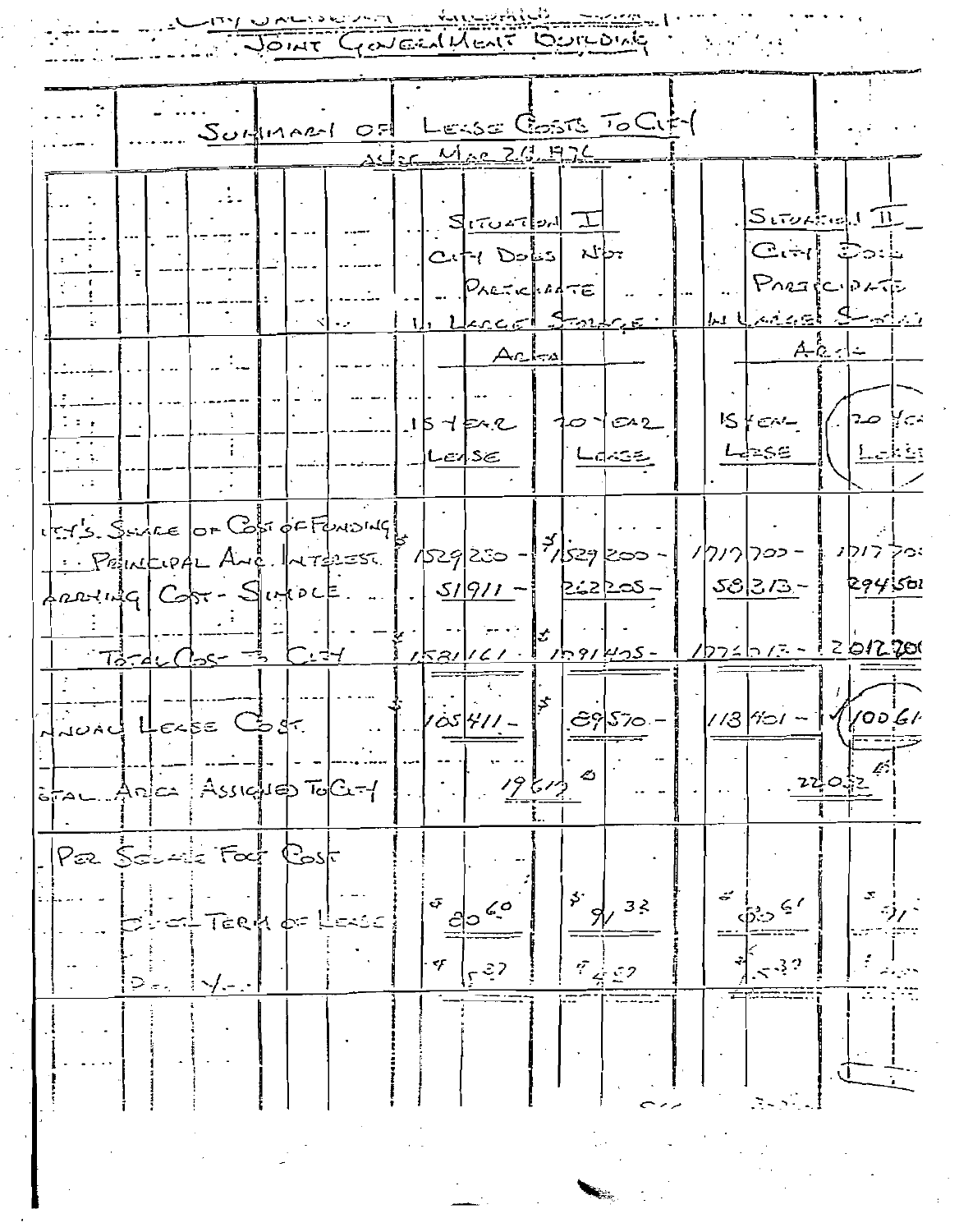JOINT GOVERNMENT BOILDING  $S$ IFURTION City PARTICLES 10 WEEK COUPER LA LACCE FOR Assortation  $Asi:10$  $Ct-i$  $C_0$ dury ⋽⋽ Eclisic Azers  $98 - 97$  $77/9$ ノグミ 2578 -2579 公  $-1.10497$ وويإح براح  $\vert \zeta$  45.  $\langle 2z \rangle$  $|S^{\mu}32\rangle$ Cros Care Arest Accocated Asque  $6537$  . 7295 تيزمنانر Common Use Ares-Divides Event  $43761$  $\mathcal{P}(\mathcal{V})$ 4876  $\overline{\mathbb{R}}$ 25252- $22032$ - 全てる Assoluted  $\%$  $53.434$  $46.57K$  $\mathcal{L}$ بهمتر للمنق  $\frac{1}{2}$  $\frac{1}{\lambda} \frac{\partial^{\alpha}}{\partial \lambda}$  $c_{5,4}$  3  $c_{4,72}$